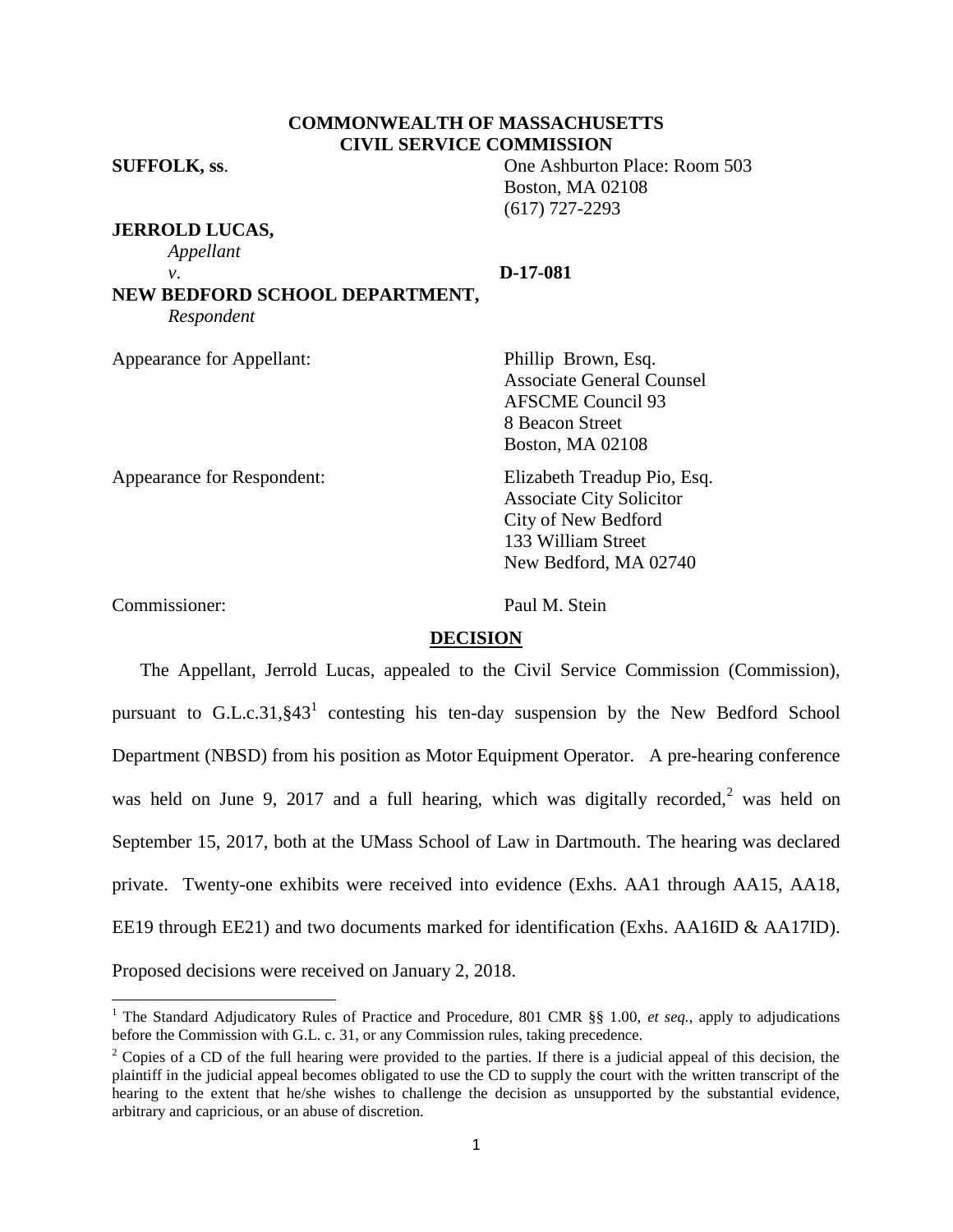## **FINDINGS OF FACT**

Based on the Exhibits entered into evidence and the testimony of the following witnesses:

*Called by the Appointing Authority*:

- Nancy Carvalho, Supervisor, NBSD Food Service Department
- Heather Emsley, Executive Director of NBSD Human Capital Services

*Called by the Appellant:*

■ None

 $\overline{\phantom{a}}$ 

and taking administrative notice of all matters filed in the case, pertinent law and reasonable inferences from the credible evidence, a preponderance of evidence establishes these facts:

1. The Appellant, Jerrold Lucas, is a tenured labor service employee with the NBSD who became employed by the NBSD as a Laborer in 2005 and has held his current title of Motor Equipment Operator (MEO) since September 29, 2008. Prior to his employment with the NBSD, Mr. Lucas worked as a Laborer with the City of New Bedford's Department of Public Works from 1993 until July 2003, when he was laid off as part of a reduction in force. His civil service seniority date is February 1, 1993. (*Exhs. AA1, AA2, AA11 3 )*

2. Mr. Lucas is one of three full-time MEOs assigned to the NBSD Food Service Division, which prepares and serves approximately 18,000 meals daily, including breakfast and lunch to students at the 32 schools in the NBSD system. (*Exh. AA11, Testimony of Carvalho*)

3. The meals are prepared at one of the 12 "feeder" schools that have a full cafeteria and the MEOs are responsible to pick up the prepared food from these schools and deliver them to 20 "satellite" schools without a full cafeteria on-site. MEOs also deliver supplies, such as paper goods, to the schools from the NBSD central Administration Building. (*Exh AA11*)

4. Each Food Service MEO is assigned one of three routes (North, South & Central) and a Laborer to assist him. Mr. Lucas is responsible for nine schools, delivering meals from four (4)

 $3$  This proceeding is the second time that Mr. Lucas has appealed as suspension by the NBSD for absenteeism. By Decision in Lucas v. New Bedford School Department, 30 MCSR 222 (2017) (Lucas I)(*Exh. AA11*), the Commission upheld the three-day suspension imposed for prior absenteeism.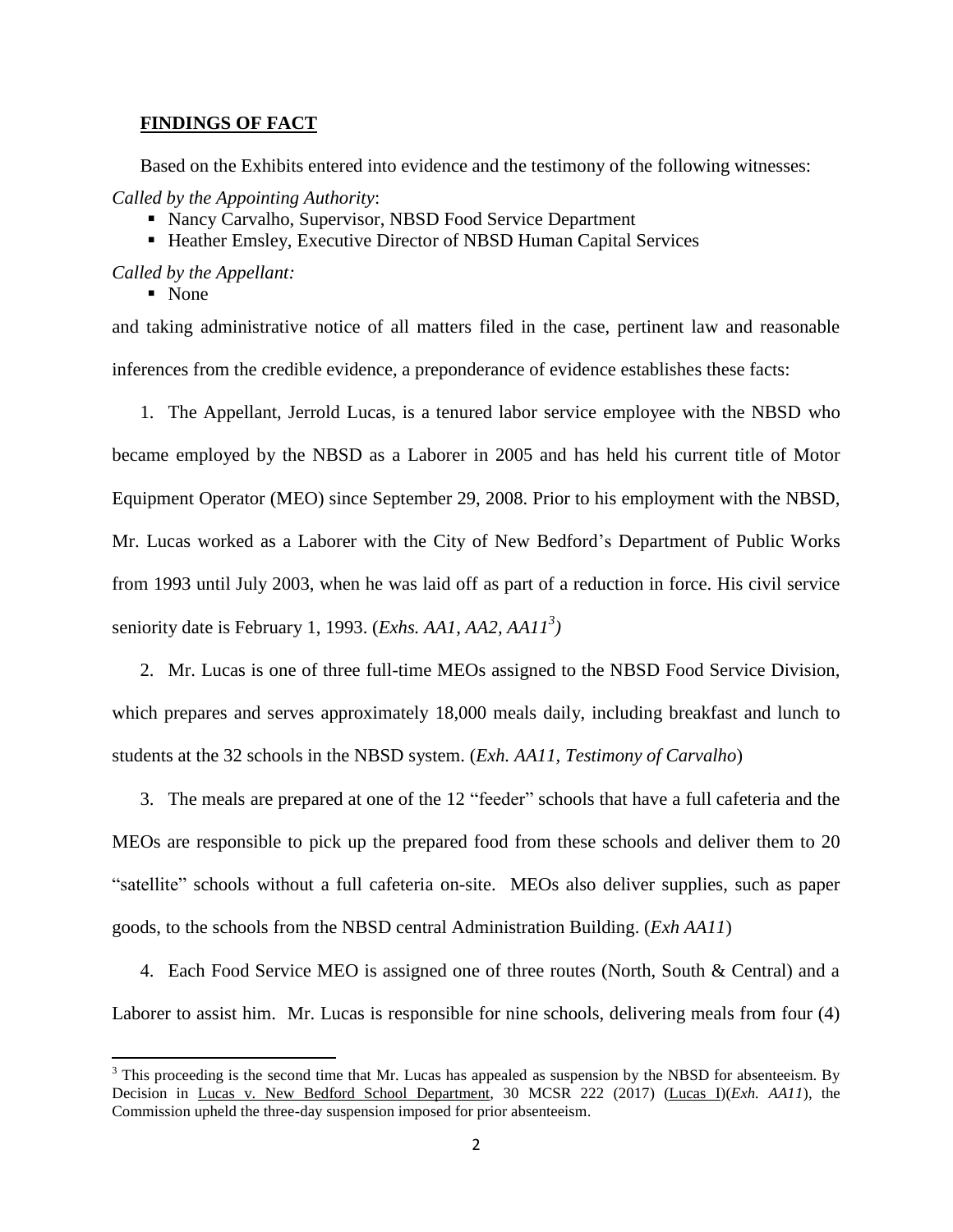feeder schools to five (5) satellite schools. The MEOs work a 6:15 AM to 2:15 PM schedule, delivering breakfast the day before and lunch on the day it is served. Food Service MEOs are "school year" employees, meaning that they work 181 days a year when school is in session. (*Exh. AA1; Testimony of Carvalho*)

5. Pursuant to the Collective Bargaining Agreement (CBA) between the NBSD and AFSCME Council 93, Local 641, of which Mr. Lucas is a member, he accrues 1.25 sick days per month, or a total of 12.5 days per school year. (*Exh. AA18*)

6. The CBA provides for incentives for employees who do not use up their sick leave, ranging from a \$450 bonus for perfect attendance to a \$200 bonus for using four days of sick leave or less. (*Exh. AA11 & AA195; Testimony of Emsley*)

7. Employees who exhaust all of their their sick leave accrual may be placed on vacation leave (if available) or leave without pay at the discretion of the NBSD. An employee's department head may require a physician's certification in cases of "frequent use of sick leave" or when the employee is suspected of sick leave abuse or medical incapacity. Prior to invoking such a requirement, the employee must be provided a non-disciplinary "Letter of Expectations" These notices advise the employee that he/she must improve his/her attendance but do not set any specific required targets for improvement. (*Exhs. AA 11! & AA18; Testimony of Emsley*)

8. In the four school years prior to the 2016-2017 school year, Mr. Lucas exhausted his sick leave accruals. His absences included:

| School Year | Days Absent | <b>Attendance Rate</b> |
|-------------|-------------|------------------------|
| 2012-2013   | 53          | 70.1%                  |
| 2013-2014   | 118         | 34.8%                  |
| 2014-2015   | 79          | 56.3%                  |
| 2015-2016   | 71          | 60.8%                  |

(*Exh. AA11*)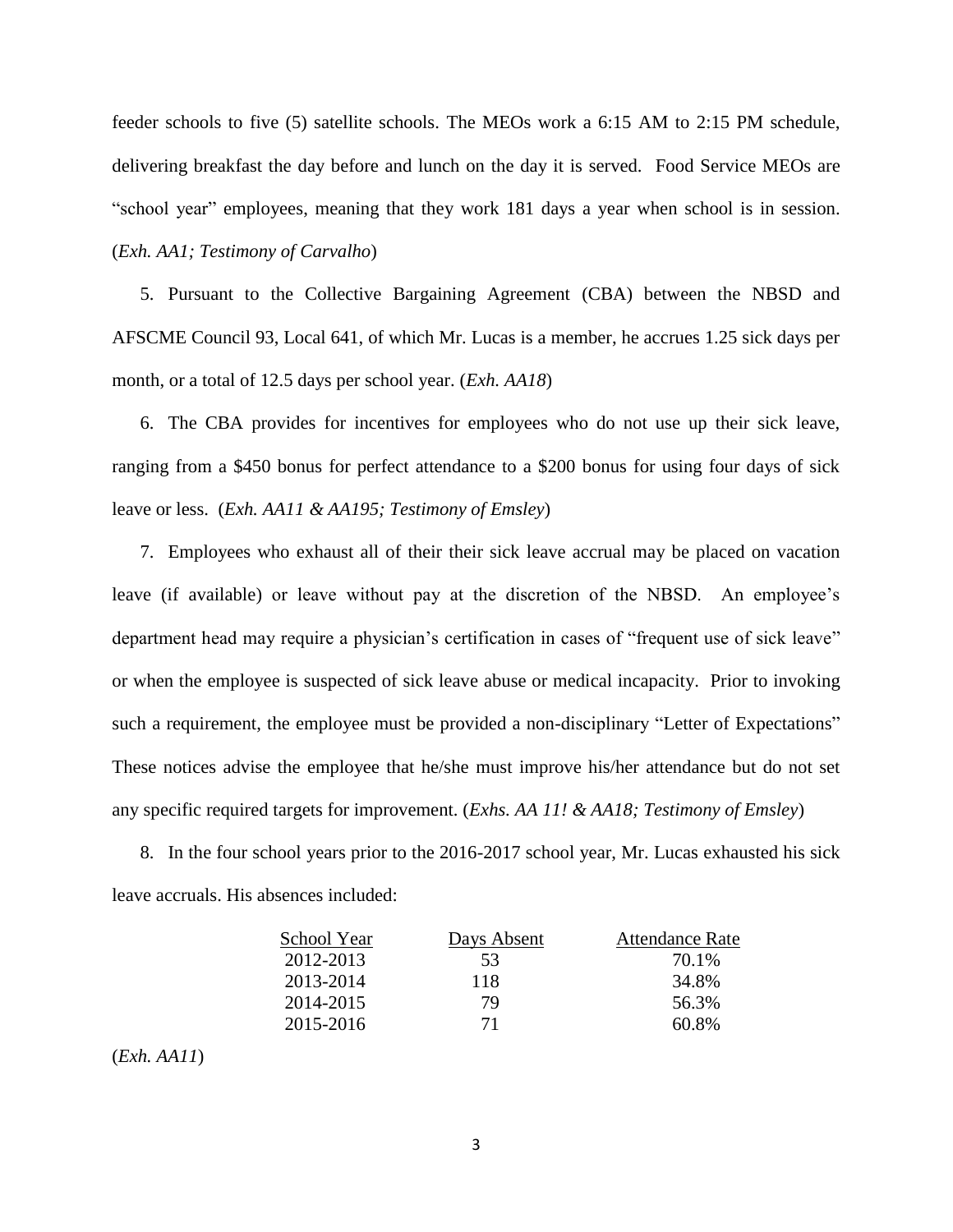9. In most cases, the NBSD did not have advance notice of Mr. Lucas's sick leave requests. Typically, Mr. Lucas would call in sick on the day of his absence and he would be out of work for a few days at a time. This required the NBSD to reallocate the work between the other two MEOs or ask one of the Laborer assistants to work Mr. Lucas's route alone. (*Exh. AA11; Testimony of Carvalho*)

10. The NBSD has used progressive discipline to encourage Mr. Lucas to improve his poor attendance including verbal coaching, letters of expectation, written warnings and unpaid suspensions. In particular, Mr. Lucas received the following progressive discipline for his excessive absenteeism through the end of 2015-2016 school year:

- April 5, 2013 Written Warning
- February 20, 2015 Written Warning  $&$  Letter of Expectation
- November 13, 2015 Letter of Expectation
- March 8, 2016 Written Warning
- June 17, 2016 Three Day Suspension (affirmed by Commission)

(*Exh. AA11*)

11. In the 2016-2017 school year, Mr. Lucas again exhausted his sick leave accruals. His recorded absences included 44 days as of the end of March 2017, with three months of the school year remaining. (*Exhs.AA12, AA161D &AA17ID; Testimony of Emsley*)

12. On March 31, 2017, the Appellant received notice of a contemplated (10) day suspension without pay for his continued excessive absenteeism and failure to adhere to the school district's attendance policy. The March 31, 2017 letter noted that the Appellant was absent during the 2016-2017 school year for a total of forty-four (44) days to that point. The letter also stated, "Throughout the years, the District has attempted to address your excessive absenteeism through verbal coaching, letters of expectation, written warnings and a three (3) day suspension that was issued on June 17, 2016. Despite these efforts, your attendance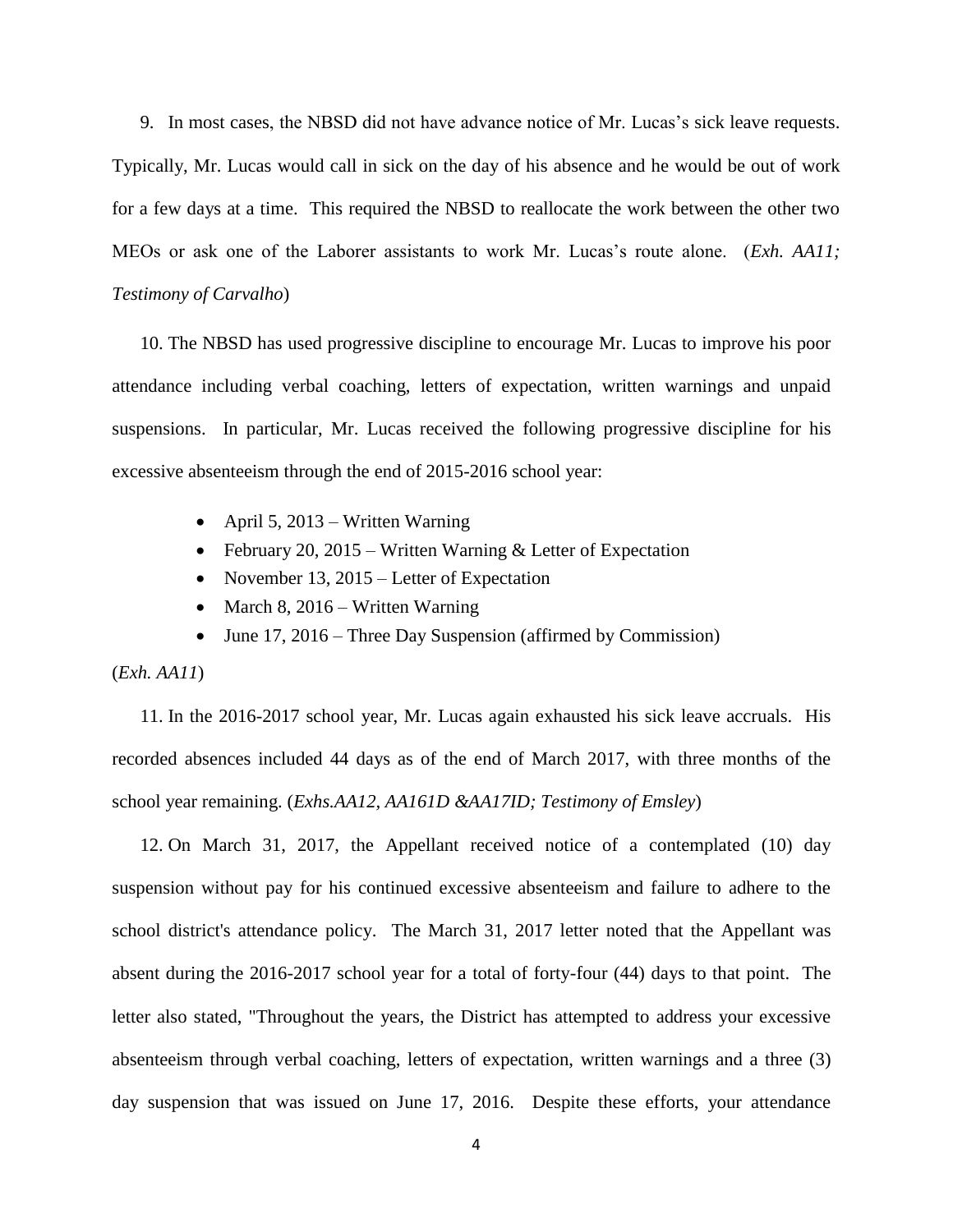continues to be at a level that is well below the District's expectations." (*Exh. AA13)*

13. An Appointing Authority hearing on the matter was conducted on April 7, 2017 and, on April 13, 2017, the Appellant received a letter from Superintendent of Schools Dr. Pia Durkin upholding the ten (10) day suspension. This appeal duly ensued. (*Exhs. AA13 & AA14; Claim of Appeal)*

14. Mr. Lucas did not testify at the Commission hearing of this appeal. He proffered documentary evidence that he had provided medical notes to the NBSD regarding most of his absences, which involved medical illness, treatment and testing, covering his absences on October 26 through 28, 2016; November 4 through November 8, 2016; January 9 through January 13, 2017; January 18 through January 20, 2017; January 24, 2017 through February 17, 2017; March 15 through March 17, 2017; and March 20 through March 22, 2017. (*Exh. EE19*)

15. Mr. Lucas also proffered evidence that other NBSD employees with attendance issues received lesser discipline than he has. None of these other employees, however, presented attendance issues to the level of Mr. Lucas's absenteeism that spanned multiple school years, and all of the other employees have either corrected their attendance problems or are no longer employed with the NBSD. (*Exhs. 20 & 21; Testimony of Emsley*)

#### **APPLICABLE CIVIL SERVICE LAW**

A tenured civil service employee may be suspended for "just cause" after due notice and hearing upon written decision "which shall state fully and specifically the reasons therefore." G.L.c.31,§41. A person aggrieved by a decision of an appointing authority made pursuant to G.L.c.31,§41 may appeal to the Commission under G.L.c.31,§43, which provides, in part:

"If the commission by a preponderance of the evidence determines that there was just cause for an action taken against such person it shall affirm the action of the appointing authority, otherwise it shall reverse such action and the person concerned shall be returned to his position without loss of compensation or other rights;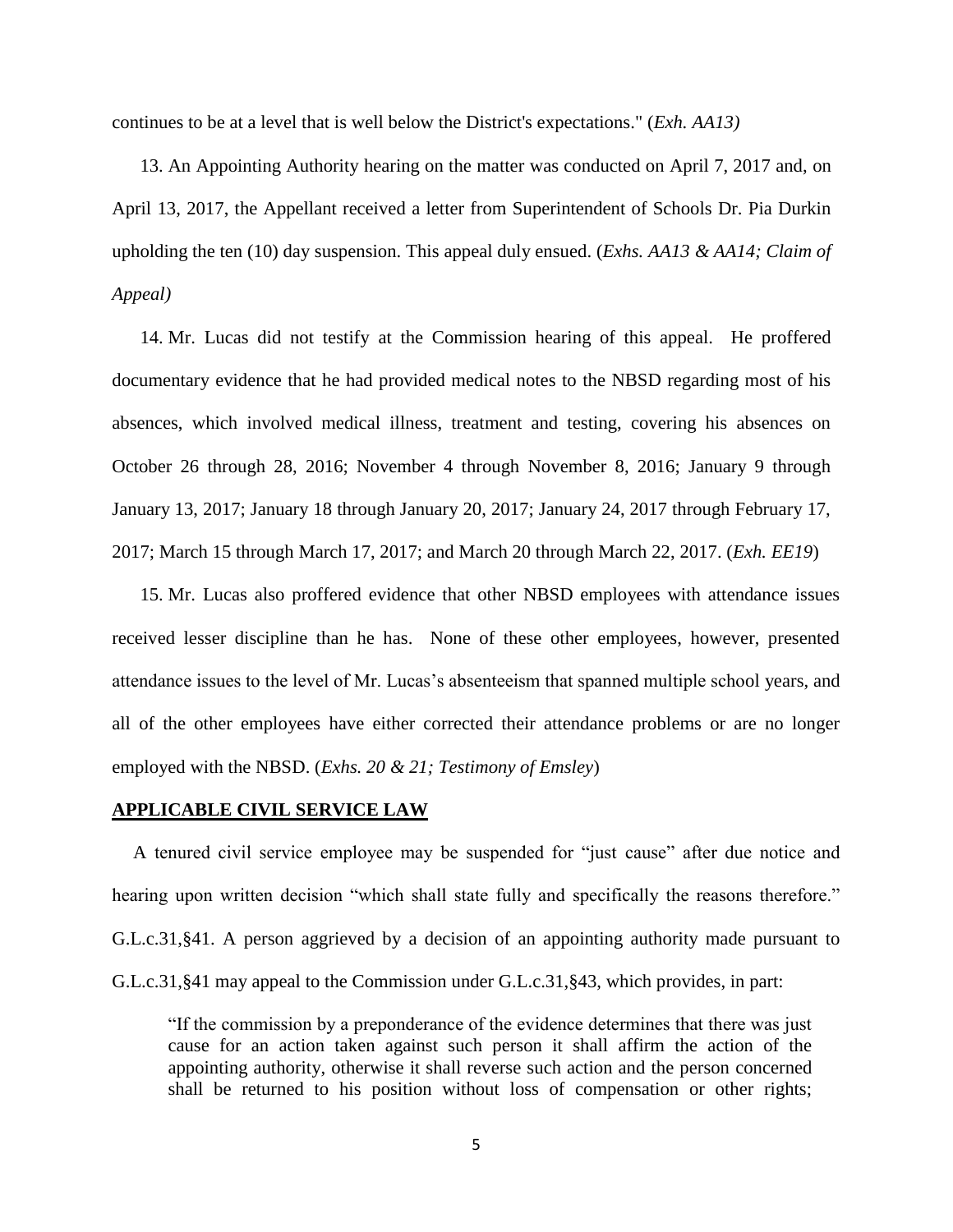provided, however, if the employee by a preponderance of evidence, establishes that said action was based upon harmful error in the application of the appointing authority's procedure, an error of law, or upon any factor or conduct on the part of the employee not reasonably related to the fitness of the employee to perform in his position, said action shall not be sustained, and the person shall be returned to his position without loss of compensation or other rights. The commission may also modify any penalty imposed by the appointing authority."

Under Section 43, the Commission makes a de novo review "for the purpose of finding the

facts anew." Town of Falmouth v. Civil Service Comm'n, 447 Mass. 814, 823 (2006) and cases cited. The role of the Commission is to determine "whether the appointing authority has sustained its burden of proving that there was reasonable justification for the action taken by the appointing authority." City of Cambridge v. Civil Service Comm'n, 43 Mass.App.Ct. 300, 304, rev.den., 426 Mass. 1102 (1997). See also City of Leominster v. Stratton, 58 Mass.App.Ct. 726, 728, rev.den., 440 Mass. 1108 (2003); Police Dep't of Boston v. Collins, 48 Mass.App.Ct. 411, rev.den., 726 N.E.2d 417 (2000); McIsaac v. Civil Service Comm'n, 38 Mass.App.Ct. 473, 477 (1995); Town of Watertown v. Arria, 16 Mass.App.Ct. 331, rev.den., 390 Mass. 1102 (1983).

An action is "justified" if it is "done upon adequate reasons sufficiently supported by credible evidence, when weighed by an unprejudiced mind; guided by common sense and by correct rules of law." Commissioners of Civil Service v. Municipal Ct., 359 Mass. 211, 214 (1971); City of Cambridge v. Civil Service Comm'n, 43 Mass.App.Ct. 300, 304, rev.den., 426 Mass. 1102 (1997); Selectmen of Wakefield v. Judge of First Dist. Ct., 262 Mass. 477, 482 (1928) The Commission determines justification for discipline by inquiring, "whether the employee has been guilty of substantial misconduct which adversely affects the public interest by impairing the efficiency of public service." School Comm. v. Civil Service Comm'n, 43 Mass.App.Ct. 486, 488, rev.den., 426 Mass. 1104 (1997); Murray v. Second Dist. Ct., 389 Mass. 508, 514 (1983)

The Commission is guided by "the principle of uniformity and the 'equitable treatment of similarly situated individuals' [both within and across different appointing authorities]" as well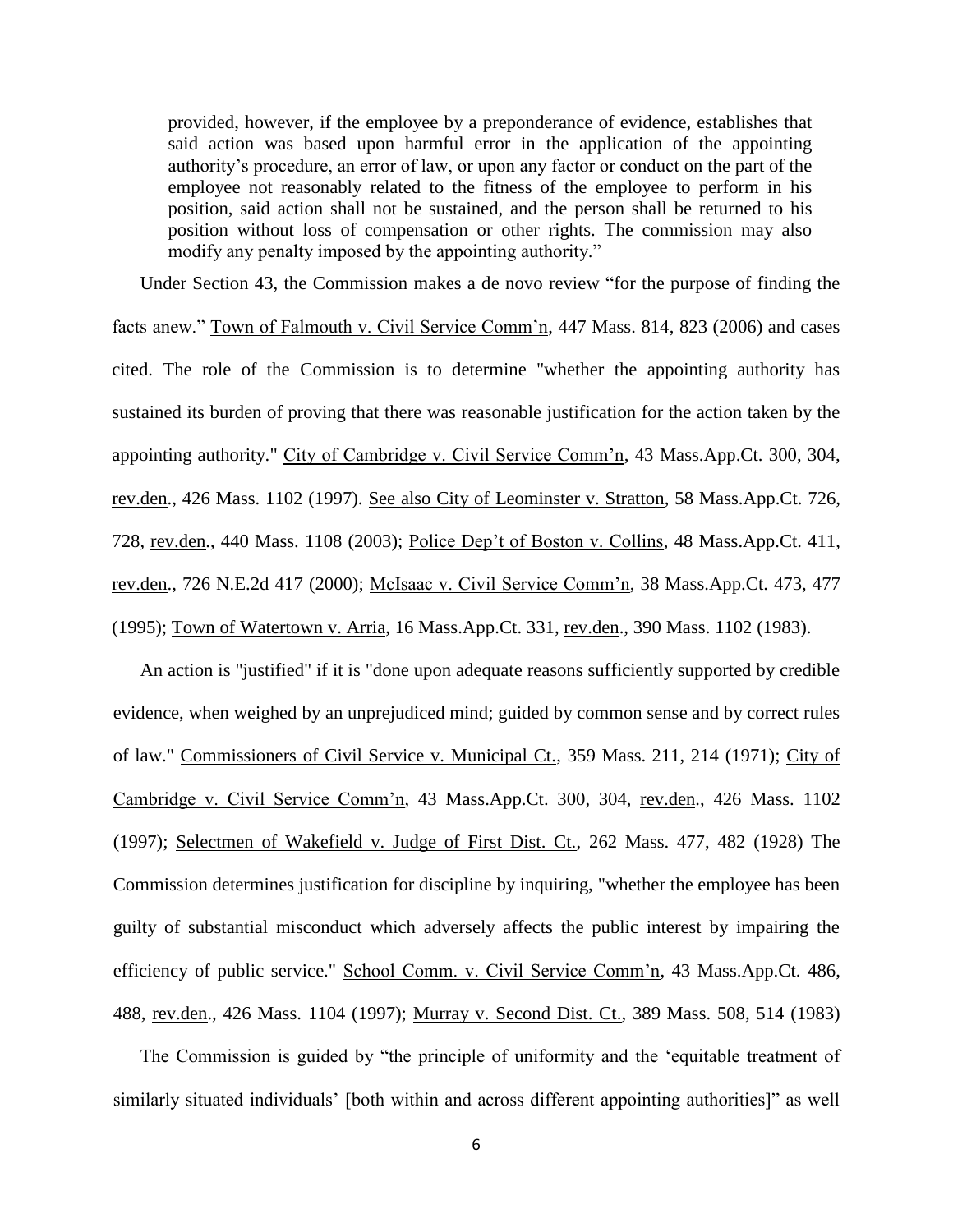as the "underlying purpose of the civil service system 'to guard against political considerations, favoritism and bias in governmental employment decisions.' " Town of Falmouth v. Civil Service Comm'n, 447 Mass. 814, 823 (2006) and cases cited. It is also a basic tenet of "merit principles" which govern civil service law that discipline must be remedial, not punitive, designed to "correct inadequate performance" and "separating employees whose inadequate performance cannot be corrected." G.L. c.31,§1.

G.L.c.31, Section 43 also vests the Commission with "considerable discretion" to affirm, vacate or modify discipline but that discretion is "not without bounds" and requires sound explanation for doing so. See, e.g., Police Comm'r v. Civil Service Comm'n, 39 Mass.App.Ct. 594, 600 (1996) ("The power accorded to the commission to modify penalties must not be confused with the power to impose penalties ab initio . . . accorded the appointing authority")

"[T]he *power to modify is at its core the authority . . . to temper, balance, and amend*. *The power to modify penalties permits the furtherance of uniformity and equitable treatment of similarly situated individuals*. *It must be used to further, and not to frustrate, the purpose of civil service legislation, i.e., 'to protect efficient public employees from partisan political control'* . . *and 'the removal of those who have proved to be incompetent or unworthy to continue in the public service*' [Citations]"

Id., (*emphasis added*). See also Town of Falmouth v. Civil Service Comm'n, 447 Mass. 814, 823 (2006), quoting Watertown v. Arria, 16 Mass.App.Ct. 331, 334 (1983).

## **ANALYSIS**

The NBSD has established by a preponderance of evidence that it had just cause to impose discipline upon Mr. Lucas for a continuing pattern of excessive absences that substantially impaired the efficiency of the public service.

As noted in the Commission's Decision in Lucas v. New Bedford School Dep't, 30 MCSR 222 (2017) (Lucas I): "At the risk of stating the obvious, attendance is an essential function of any job." Rios-Jimenez v. Principi, 520 F.3d 31 ( $1<sup>st</sup> Cir. 2008$ ) and cases cited. The NBSD is not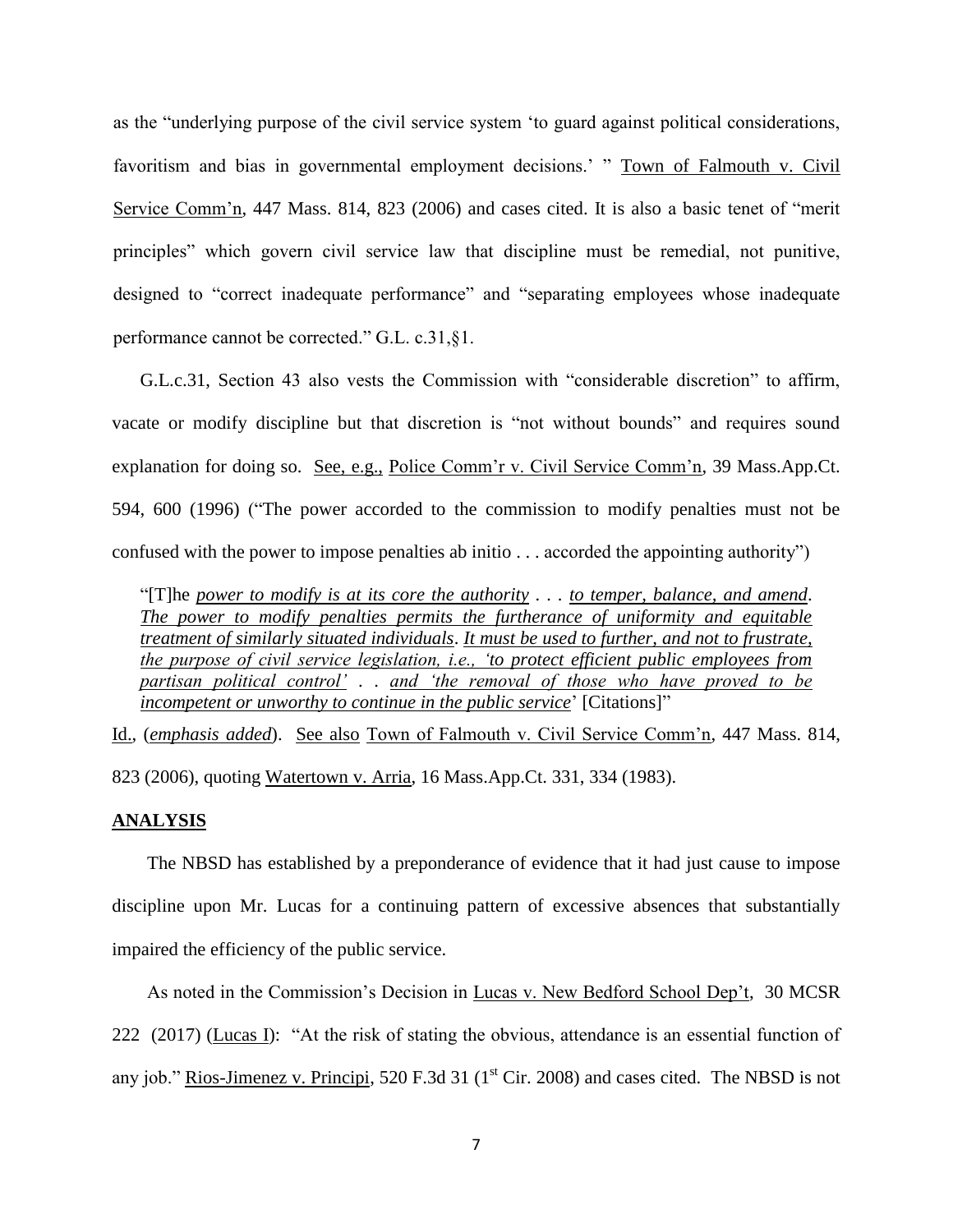required to continue to tolerate an employee, for the indefinite future, who has demonstrated an unacceptable level of unreliability in his/her ability to report to work. This is especially true when the employee is a part of a team that has a time-sensitive and critical mission of providing public school students with meals each school day.

Mr. Lucas again argues, as he did in his prior appeal, that he was only told that he was "expected" to "improve" his attendance, but claims that the NBSD had no specific attendance standards, never quantified its "expectations", and never gave him any specific personal targets that would relieve him from the risk of further sanctions. Mr. Lucas also seems to believe that his "improvement" for the 2016-2017 school year over his record in prior years, and the medical justification for most of his absences, makes his 10-day suspension inappropriate as remedial, progressive discipline. As I explained in Lucas I, the acceptable range of absences for sickness was expressly negotiated and set forth in the CBA, along with specific provisions to reward those who hewed to those standards and the Commission should not intervene to fine-tune the welldesigned process that the NBSD had chosen to put in place. I do not find anything about the other employees identified by Mr. Lucas to suggest he received any disparate treatment.

Finally, I note that the NBSD did not suspend him for failing to justify his absences, but because of the unacceptably high level of absenteeism in the aggregate. The NBSD indicated that it is willing to work with any employee who needs accommodations, requires an extended, defined, leave of absence, or who needs resources to help conform their attendance to acceptable standards. Mr. Lucas is regarded by the NBSD as a good employee whom the NBSD wants to continue in employment if the attendance problem can be solved. To the extent that this, and his prior suspension, has moved Mr. Lucas in the right direction, is precisely the outcome that remedial discipline under basic merit principles of civil service law was intended to achieve.